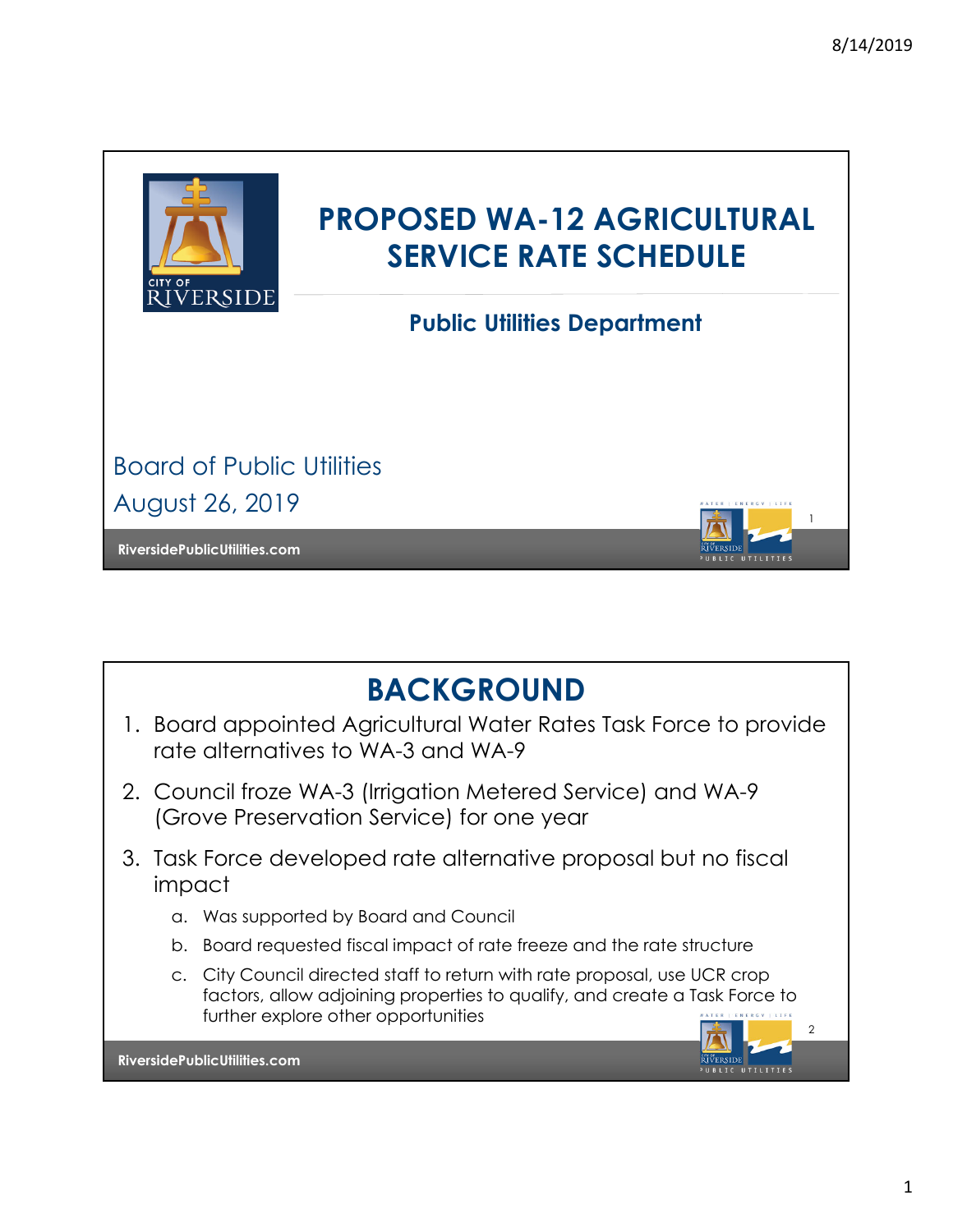

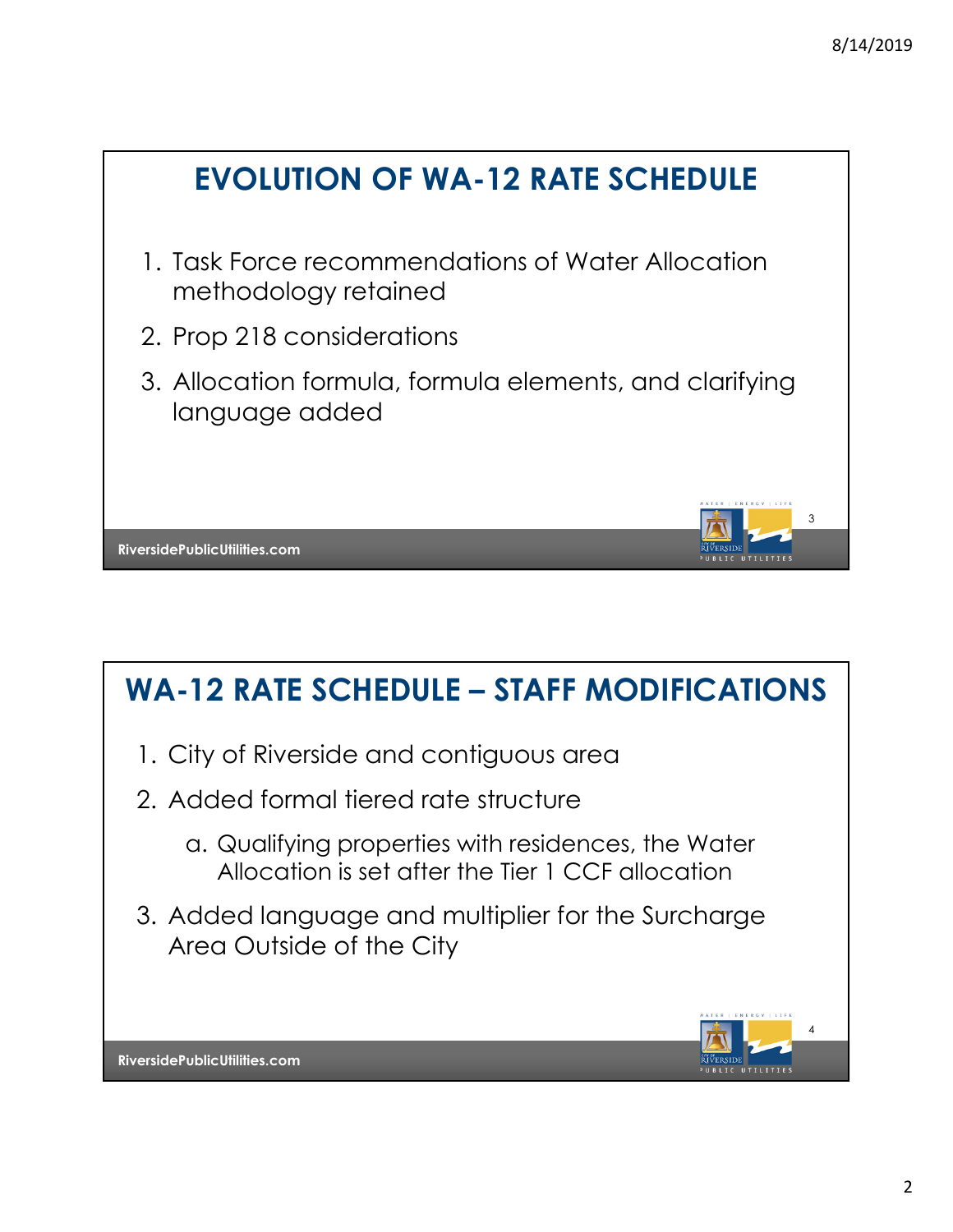

# **WA-12 RATE SCHEDULE – STAFF MODIFICATIONS**

- 9. Allowed parcels smaller than ½ acre to participate in this rate if multiple contiguous parcels have a combined area of one-half acre with Qualifying Agriculture and each contiguous parcel has its own water service
- 10. Added definitions for:
	- a. Agricultural Water Allocation (AWA)
	- b. Irrigated Area Allocation (IA)
	- c. Crop Factors (Kc)
	- d. Reference Evapotranspiration (ETo)

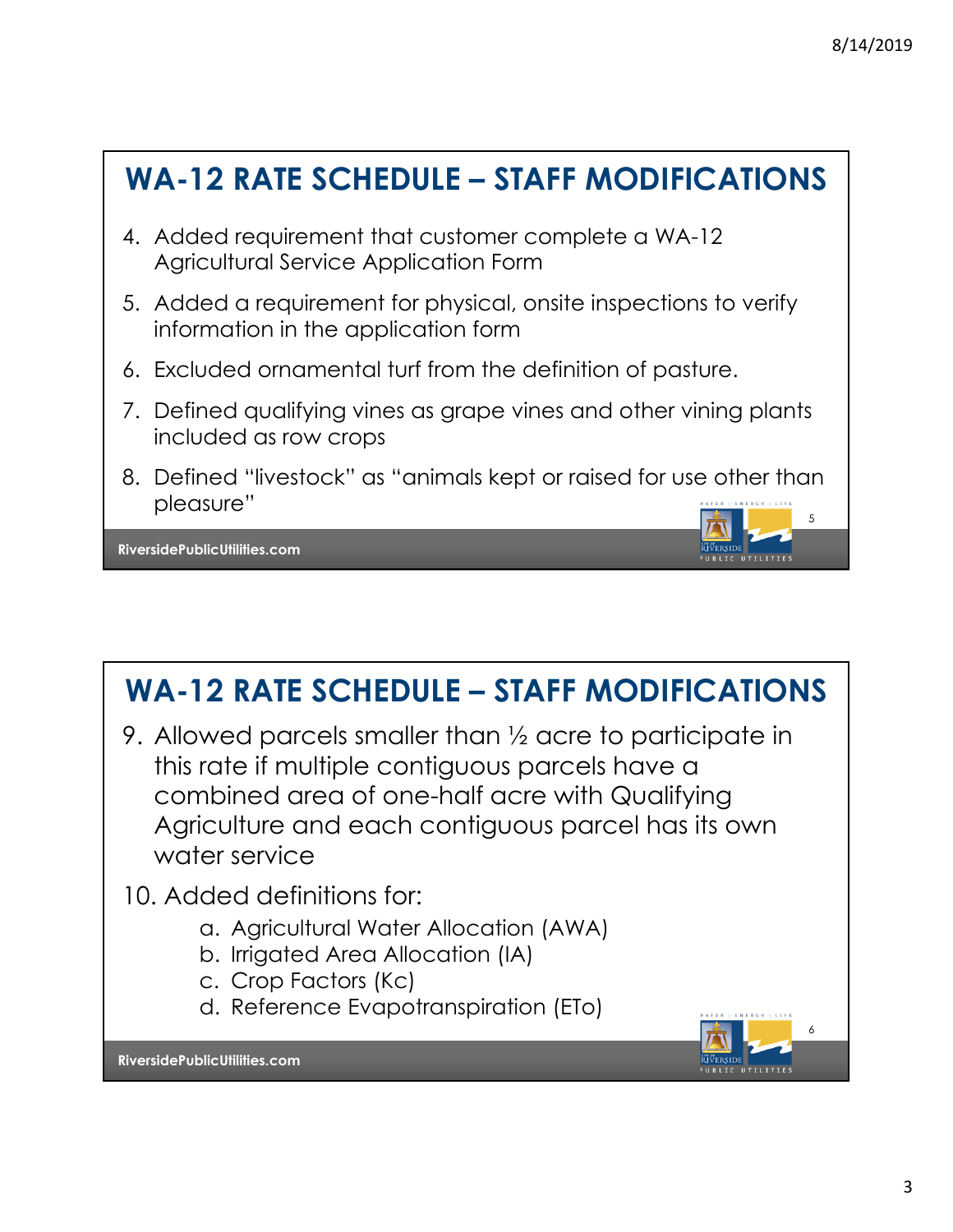## **WA-12 RATE SCHEDULE – STAFF MODIFICATIONS**

- 11.Reduced agricultural water allocation for customers with residences that own Gage Canal Company shares or receive non-potable water deliveries from the Gage Canal Company via WA-8 Greenbelt Irrigation Service
	- a. Reduced allocation up to 156 CCF/planted acre/month for planted areas irrigated by Company for those months the Company can provide delivery
- 12.Added a limit to the rate of \$684,000 of undercollection of costs to comply with Prop 218
- 7 13. Required that customers used a forced sprinkler irrigation system instead of a gravity-fed irrigation system.

**RiversidePublicUtilities.com**

## **WA-12 RATE SCHEDULE TIER STRUCTURES**

#### WA-12 (with residence)

| Tier $1 - 0$ to 9 CCF                                                                     | Charged equivalent to WA-1A Tier 1      |
|-------------------------------------------------------------------------------------------|-----------------------------------------|
| Tier 2 – Water Allocation                                                                 | Calculated based on ETo, Kc, IA factors |
| Tier $3 -$ up to next 26 CCF; $>$ (Tier 1 + Tier 2)                                       | Charged equivalent to WA-1A Tier 2      |
| Tier 4 – All CCF usage; $>$ (Tier 1 + Tier 2 + Tier 3) Charged equivalent to WA-1A Tier 3 |                                         |

#### WA-12 (without residence)

| Tier 1 – Water Allocation             | Calculated based on ETo, Kc, IA factors |
|---------------------------------------|-----------------------------------------|
| Tier $2 - All CCF usage$ ; $>$ Tier 1 | Charged equivalent to WA-6              |
|                                       | WATER   ENERGY   LIFE                   |



8

UBLIC UTILITIES

**EVERSIDE**<br>PUBLIC UTILITIES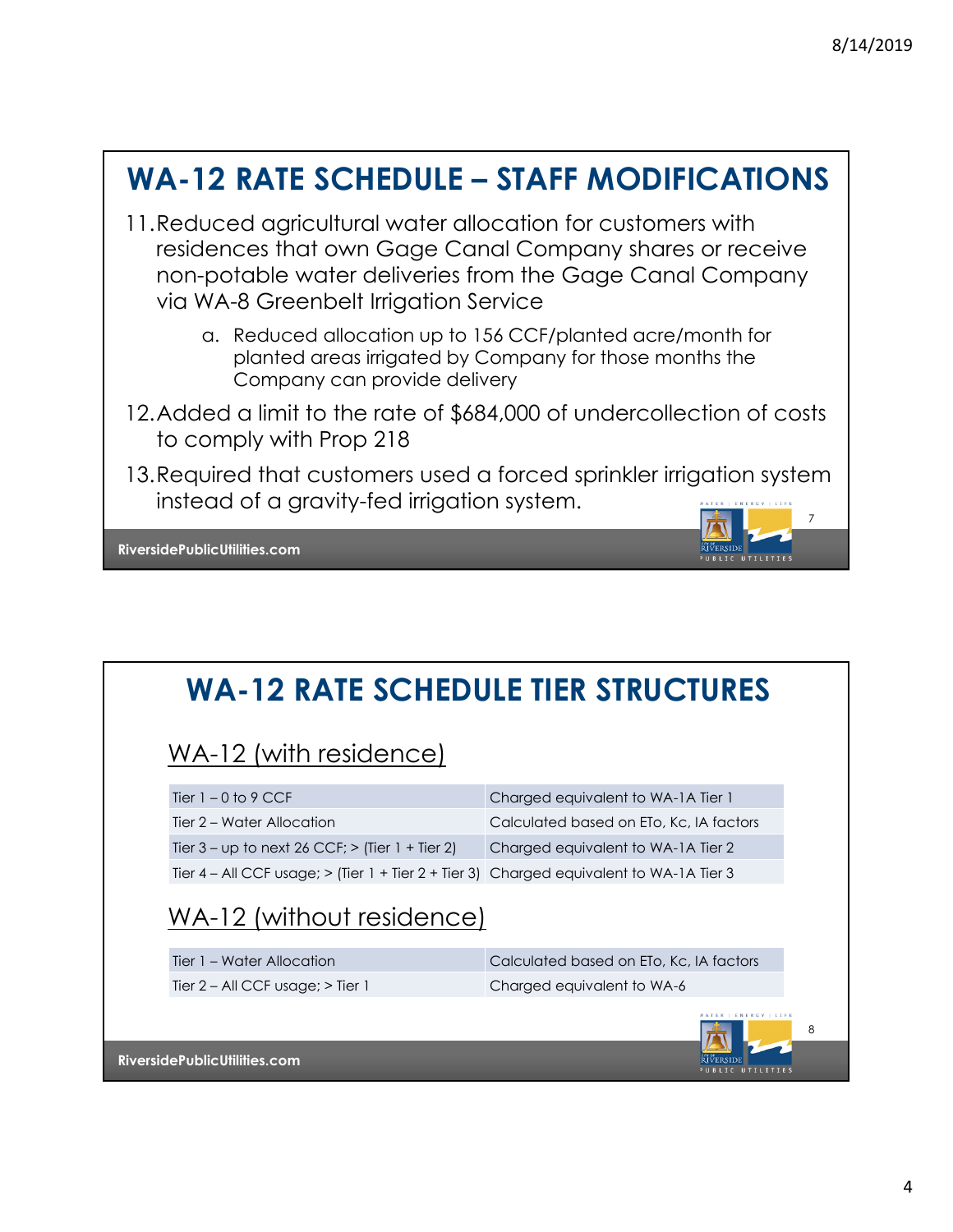# **AGRICULTURAL WATER ALLOCATION (AWA) FORMULA**

# $AWA = ET_0 \times K_c \times IA \times 36.3$

- 1. ETo = Reference Evapotranspiration
- 2. Kc = Crop Factors
- 3. IA = Irrigated Area Allocation
- 4. 36.3 converts inches/month into CCF/month

**RiversidePublicUtilities.com**

## **REFERENCE EVAPOTRANSPIRATION RATE (ETo)**

- 1. The amount of water required to maintain cool season grass of 4" – 7" tall (reference crop)
- 2. Varies due to location, wind, humidity and temperature
- 3. Higher in summer, lower in winter
- 4. Rolling 15 year monthly average of ETo
	- a. Using CIMIS station #44 located at UCR
	- b. Average updated annually
	- c. Riverside in CIMIS Zone 6



9

BLIC UTILITIES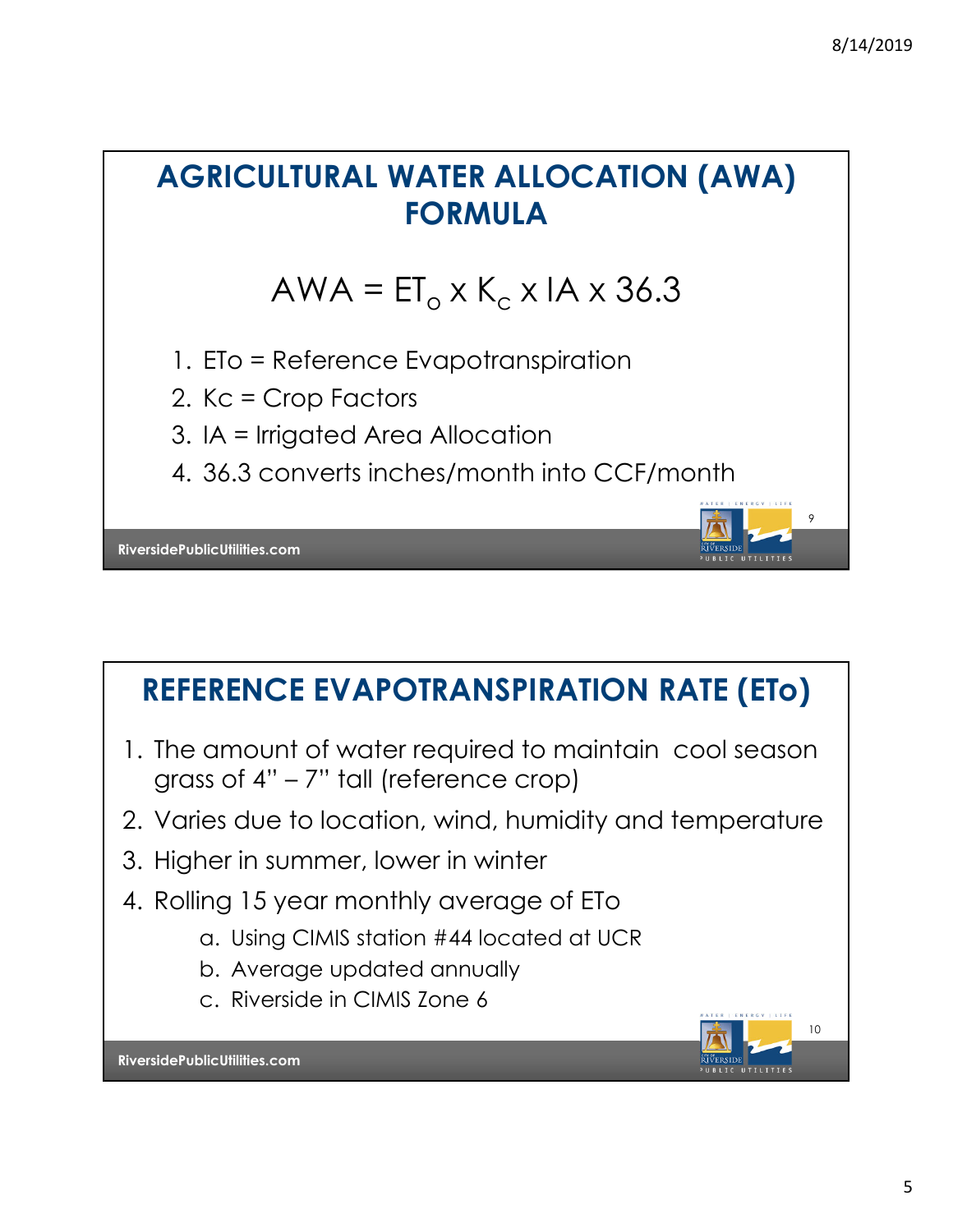



- 1. Two approaches of area allocation for qualifying crops:
	- a. Measured planted area allocation for Orchards, row crops, nursery stock, vineyards, pasture
	- b. Fixed area allocation for individually planted trees or grape vines; 400 square feet per tree; 100 square feet per grape vine
- 2. Verified by physical onsite inspection, parcel map, aerial photos
- 3. Irrigated Area Allocation (IA) is lesser of the two
- 4. Excludes buildings, roads, pathways, hardscapes, landscaping, ornamental turf, and fallow areas

12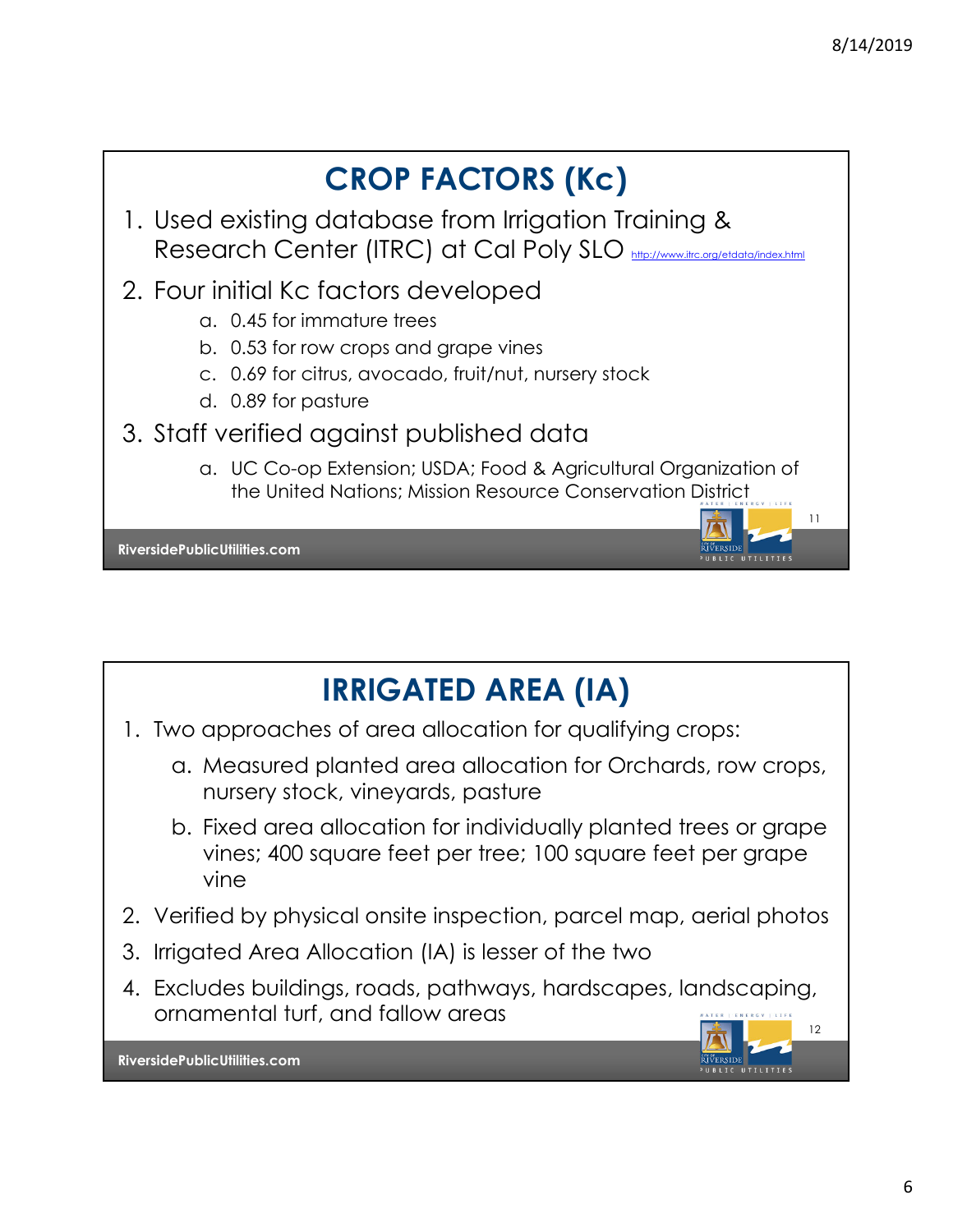

### **EXAMPLE WA-3 CUSTOMER WATER ALLOCATION**

- 1. Existing WA-3 customer on 1.32 acre parcel (w/residence)
	- a. Includes 159 avocado, 17 citrus trees, and ornamental landscaping
	- b. Planted area of qualifying agriculture = 0.76 acres, or 33,106 sq ft
	- c. Fixed area for 176 trees at 400 sq ft/tree = 70,400 sq ft, or 1.62 acres
	- d. Lesser area allocation of 0.76 acres used

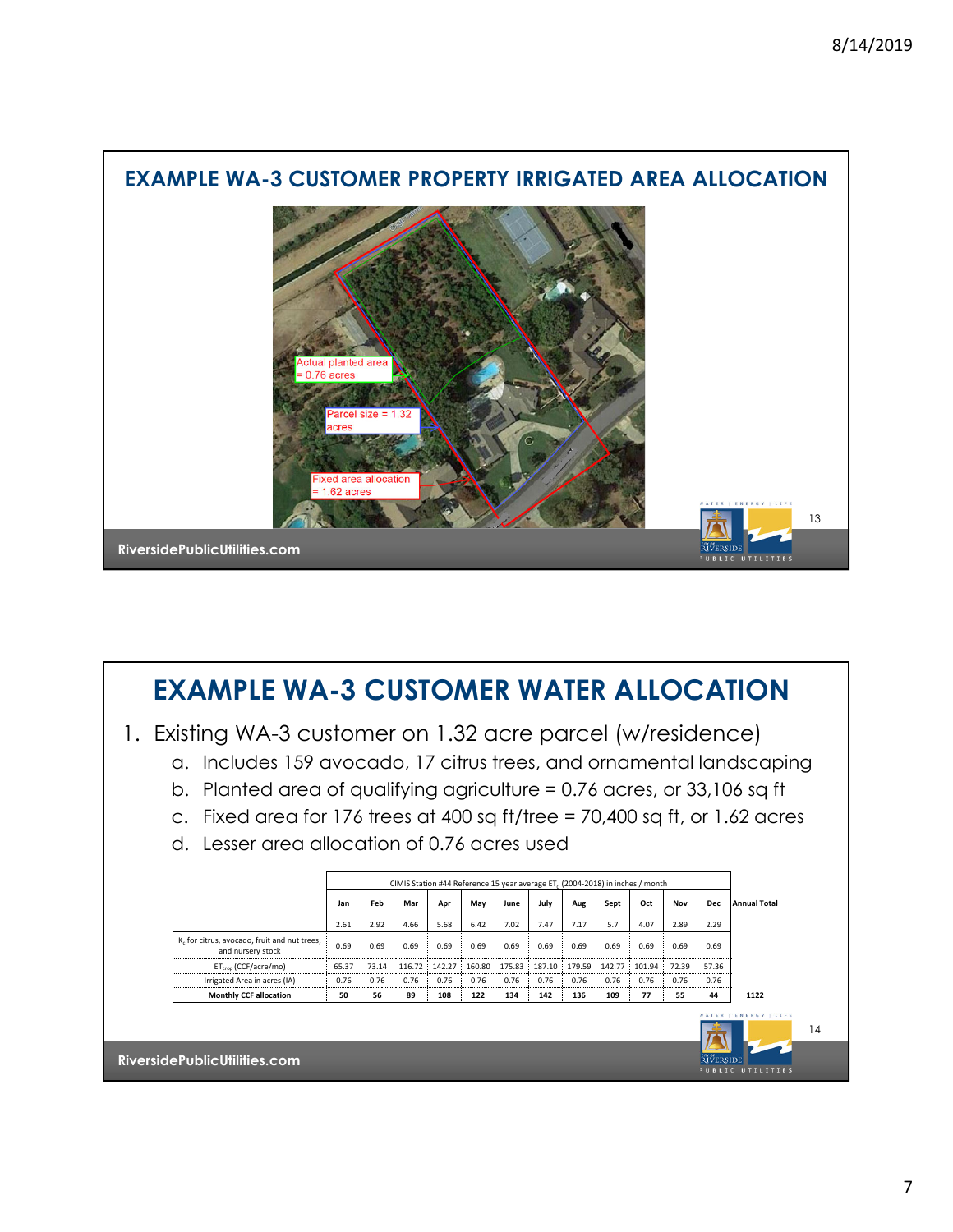

## **WA-3 AND WA-9 CUSTOMER TRANSITION**

- 1. WA-3 closed to new customers May 31, 2003
- 2. WA-9 will be closed to new customers with Board and City Council approval of WA-12
- 3. WA-3 and WA-9 transition to WA-12 on January 1, 2020
- 4. Submit Agricultural Service Application Form
	- a. Must be received before customer can receive a Water Allocation

16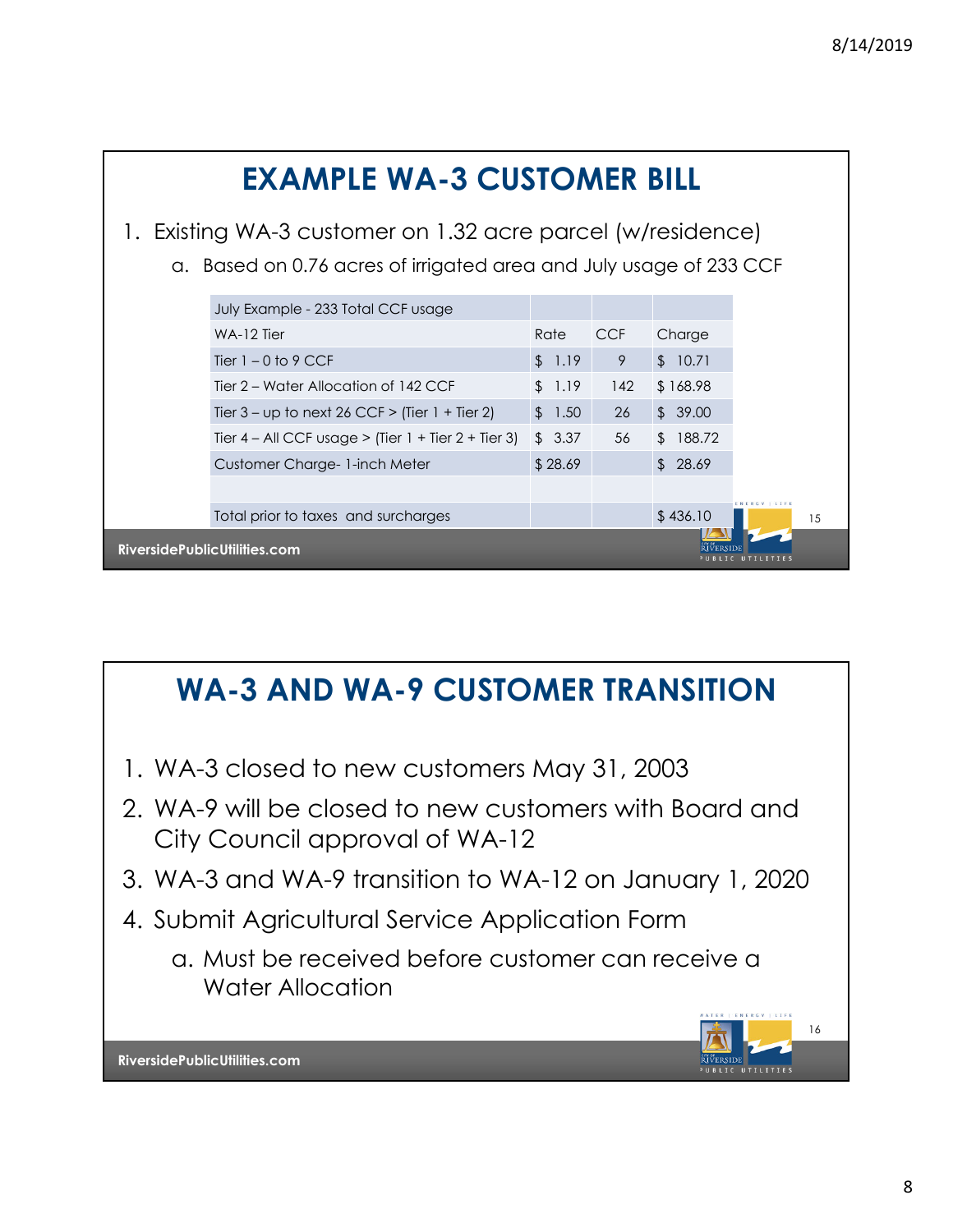

# **WA-12 APPLICATION FORM INFORMATION**

- 1. Name, address, APN, parcel size, residence
- 2. Estimated acreage of planted areas, row crop, pasture, nursery
- 3. Is there livestock
- 4. Estimated number and types of trees
- 5. Does property receive Gage Canal water
- 6. Are multiple contiguous parcels being farmed

18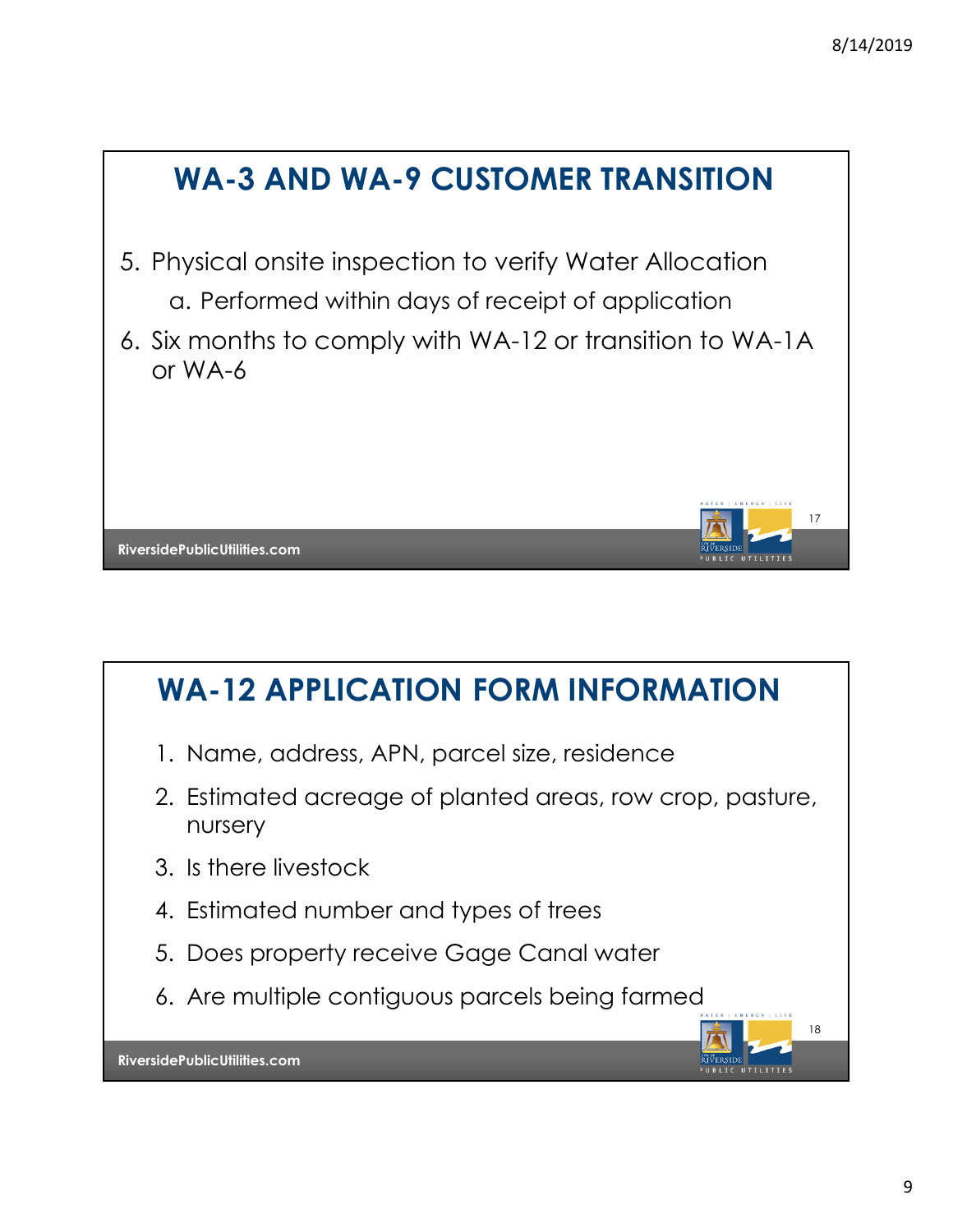